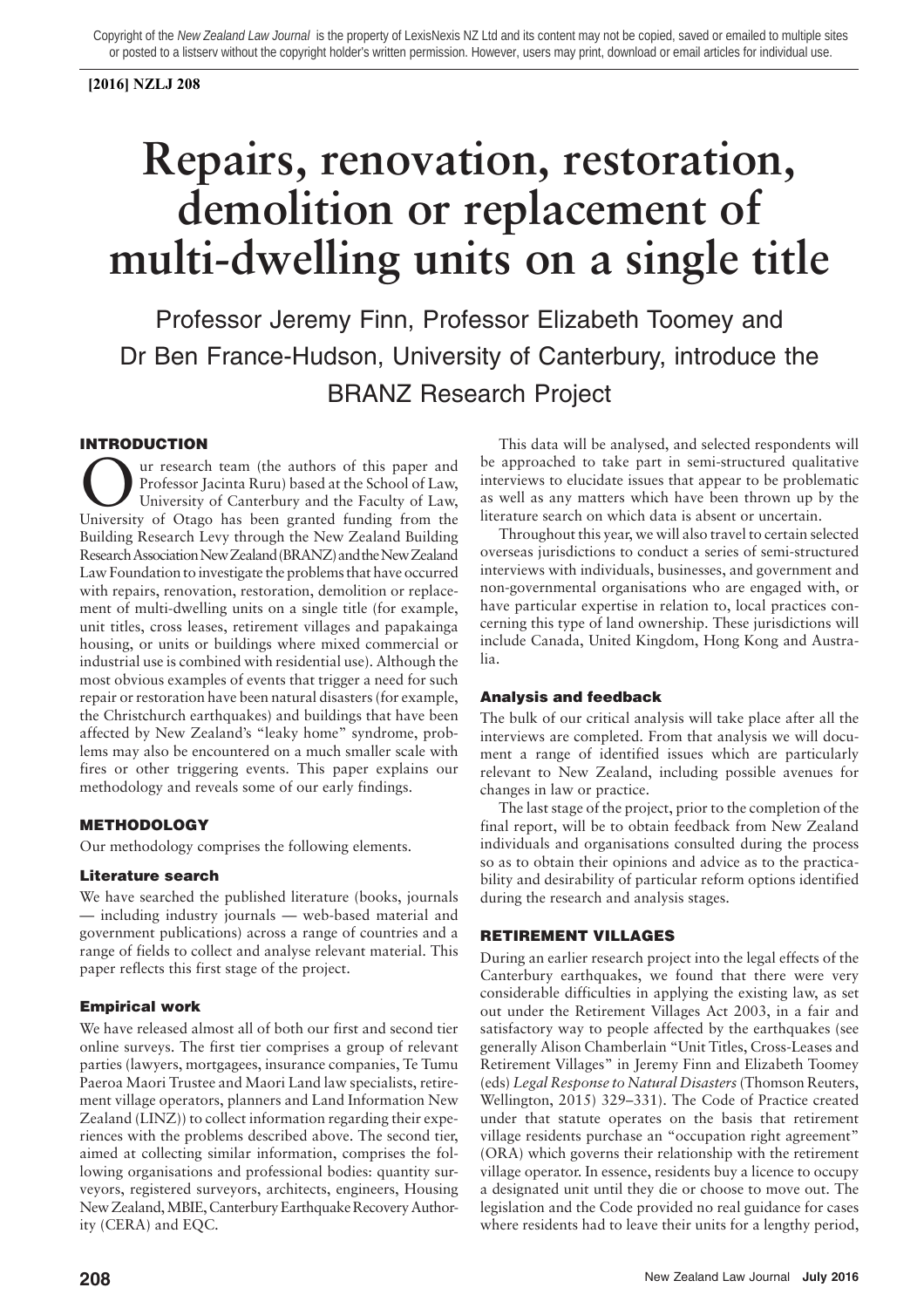#### **[2016] NZLJ 208**

let alone any guidance in the post-earthquake environment where the retirement village had to cease operations completely because the land became unsafe to rebuild on or was otherwise unavailable for further use as a retirement village. As the residents had only a licence to occupy, they did not have EQC cover (although the owner did for the residential elements of the village). In such a case, the legal principle underlying the Retirement Code dictates that the lifetime right to occupy disappeared when the relevant buildings could not be reinstated, or could not be reinstated correctly. Any recompense was a matter of agreement between the operator and the resident.

The 2008 Code, which was in operation at the time of the Canterbury earthquakes, provided for "no-fault" termination of the right to occupy, and then required the ORA to specify how the residents and the village operators would agree on the amount the residents would receive following such a termination. That 2008 Code did not contain, as an earlier version had, any minimum figure to be paid, although the earlier 2006 Code had set a minimum figure of the original cost of the ORA. Residents in four large villages found the pay-outs offered were well short of the original price paid, and were inadequate to pay for replacement accommodation.

After considerable public discussion and agitation, settlements were reached with the displaced residents, and the Code of Practice was revised in 2013. Under the revised Code when there is a "no fault" termination of the ORA, the residents are entitled to receive at least the price paid for the ORA. That provides a minimum figure, but often inflation and rising retirement village prices will mean that even the full original investment is inadequate to purchase equivalent accommodation. Nor is an Industry Code of Practice a satisfactory basis for dealing with such a complex issue in the future.

It must be borne in mind that where the retirement village is significantly affected by fire, flood, earthquake or other major event, there is likely to be a very substantial financial cost to the retirement village operator unless EQC cover meets the full costs of repair and reinstatement (unlikely!) or comprehensive insurance cover is maintained. The costs of that cover must be recovered from residents through management fees if it cannot be underwritten by a part of the capital sum paid for the ORA.

Part of our research will involve looking at models for retirement villages in jurisdictions outside New Zealand so we can see whether there are alternatives to the current New Zealand system which might be simpler and more equitable than the current law. We may well find this is not possible, but given the increasing importance of retirement villages as accommodation for the increasingly large cohort of retired and aged persons it is essential we investigate the issue.

## "MIXED USE" OR "MULTIPLE USE" PREMISES.

A further strand of our research is to look at issues relating to single titles to land which are used for mixed residential and other uses. There is, we think, a mindset in New Zealand which sees urban or town land as "commercial, industrial or residential", and to look for zoning of the land into one of those three categories in the relevant operative district plan. There is little mention of possible uses of land which involve more than one such use on a single title to land.

That mindset is also reflected among lawyers, who habitually divide leases of land into "Residential Tenancies" and "Commercial Leases".

## **Terminology**

A question of terminology arises here. What is the proper description to give to land on which stands one or more buildings, and the building(s) is or are used for more than one of the trilogy of uses by which we commonly classify the land and its use?

"Mixed-use" is an available phrase, but this has usually been used with connotations that an *area* has mixed land uses, with the various parcels of land within it being used for only a single use (for example, a suburban block which has mostly residential buildings with a small cluster of retail commercial spaces).

We may usefully borrow the term used in some other countries of "multiple" land use, which encompasses a range of different uses of land. Thus "multiple use" land can be seen as land on which there is a mixture (SSY Lau et al "Multiple and intensive land use: case studies in Hong Kong" *Habitat International* 29 (2005) 527, at 527–528):

… of revenue producing uses i.e. commercial, residential, recreational, institutional and industrial including different types of housing, owner occupied and rented accommodation, public and private uses, as well as accommodation of different social groups.

In New Zealand "multiple use" seems to have its greatest currency as a descriptor for rural land used for grazing and timber production.

Multiple use of land can occur at different specificity within a district or neighbourhood, within a street or public space, or within a town or city block or — most relevantly for our purposes — within a single building (Lau et al, above, at 532).

Some New Zealand cities have significant areas, commonly in the inner city, of such mixed residential and commercial premises. Christchurch has far fewer now than it had, as it seems few of the rebuilt commercial premises have incorporated a residential element. Indeed the Christchurch Central Recovery Plan Te Mahere 'Maraka Ōtautahi' (July 2012) completely ignored possible multiple use of single land titles in the city centre, talking instead of "precincts" including a commercial precinct (at 66) and for the need for a range of different housing "from one-bedroom units through to family houses with several bedrooms that will be affordable to people of all ages and stages of life" so as to ensure a vibrant city centre (at 81).

There is, of course, a great deal of evidence from New Zealand and elsewhere that neighbourhoods which combine these commercial and residential elements are attractive to residents, although neighbourhoods which combine industrial and residential uses are less so (see, for example, Hans RA Koster and Jan Rouwendal "The Impact of Mixed Land Use on Residential Property Values" (2012) J Regional Science (2012) 52(5) 733–761).

In other cities not only are such mixed uses evident but redevelopment of some inner-city areas has deliberately attempted to mix residential units with commercial areas within a single restored or renovated building, for instance some of the redeveloped areas in central Wellington near Cuba Street. The Auckland City District Plan for central Auckland envisages the possibility of multiple use of buildings, including the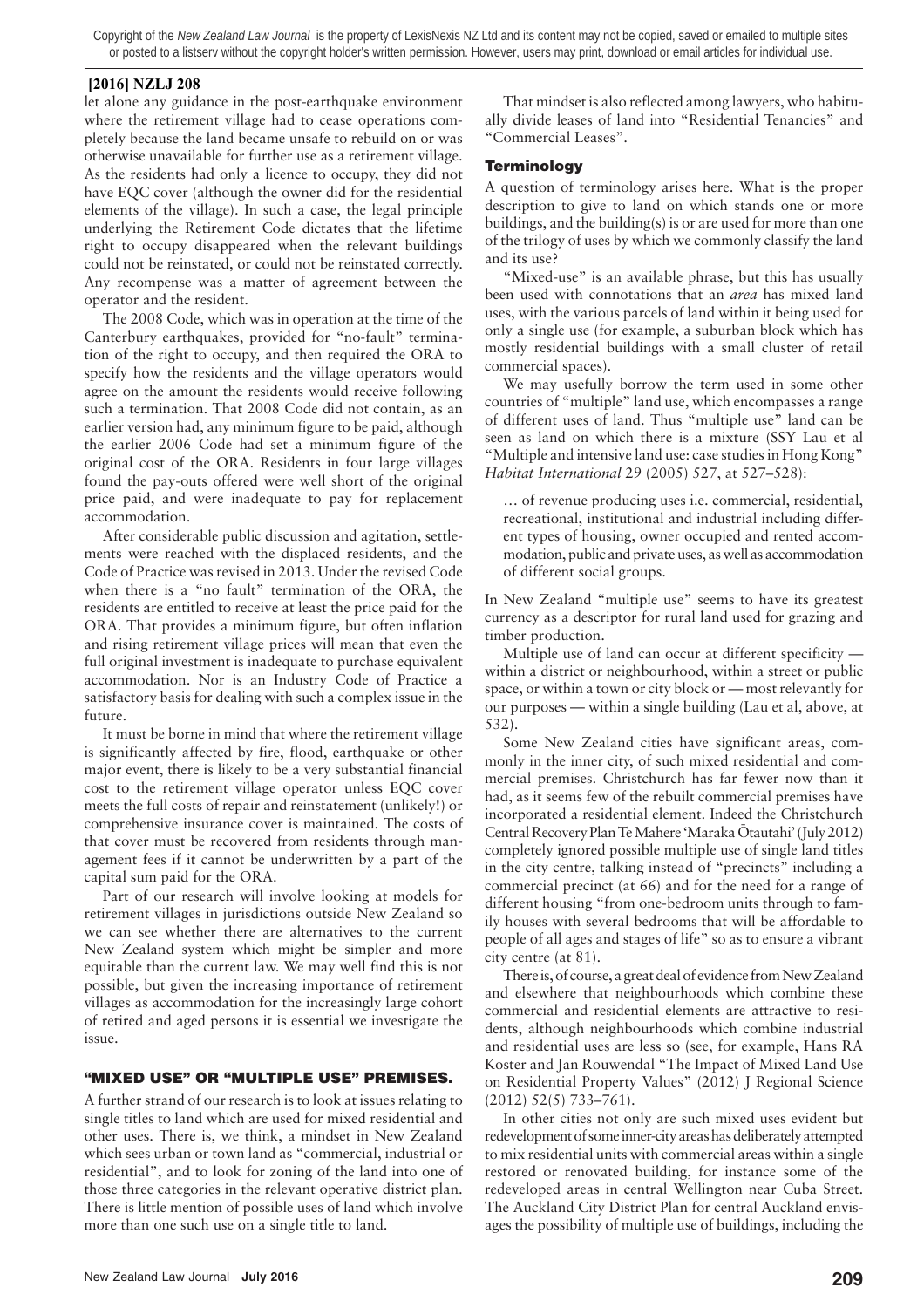#### **[2016] NZLJ 208**

conversion of parts of existing buildings for accommodation (City of Auckland, District Plan Central Area Section — Operative 2004 Updated 27/03/2012, 15–16). The latter two may reflect the higher cost of land and therefore the willingness of developers to look to diversified income streams.

## The repair/reinstatement issues for multiple land use land.

A key question for our BRANZ project is to consider the legal issues affecting the repair, renovation or reinstatement of damaged buildings on a single land title.

At its simplest, multiple land use may be a mainly residential building with an area dedicated for commercial or industrial use such as a shop area, a hairdressing salon or a small-scale manufacturing operation. Frequently repair, renovation or replacement of such premises will pose few legal problems because the same individuals will own or control the entire premises, even though the commercial or industrial activities may be carried on by a limited liability company owned by the residents and proprietors of land.

More complex issues arise as the number of distinct users of parts of the land increase. Legal issues will generally be much simpler if, for example, we are dealing with a shop with a single residential space above it, owned and occupied by the shopkeeper. However when there are several different flats above a single shop we have the near certainty that any form of legal regulation of the use of the land must take into account both the commercial use of the shop and the residential tenancies involved in some or all of the flats. The greater the number of different users, and different uses, the more complex the position.

While we do not want to theorise too far ahead of our data, it appears likely that multiple use buildings may pose particular problems in terms of determining planning requirements and construction standards as well as reconciling what may be very conflicting interests of residential and commercial/ industrial tenants or owners.

# UNIT TITLES

Unit titles are one of the primary legal tools by which higher density cities can be encouraged. However, they have proved a difficult tool in some circumstances. There are a number of problems ranging from management of the unit title schemes on a day-to-day basis, to the particular problems that arise when buildings are damaged or need to be strengthened. Recent popular discussion has centred on the perceived problems with bodies corporate. This is reflected in the website recently established by Nikki Kaye MP to gather views on whether the rules around bodies corporate are working or whether change is necessary (<www.betterbodycorporates.nz/ >). However, the problems go further than this and include matters arising in relation to the structure of particular unit title schemes as well as issues arising from the governing legislation itself.

## Problems with the structure of bodies corporate

Recently, the relatively new Unit Titles Act 2010 has been described as a "dog's breakfast" (Thomas Gibbons "Body corp law must be rewritten" *The New Zealand Herald* (online ed, Auckland, 27 January 2016)). The general consensus is that it contains a "surprising number of significant flaws and omissions" (John Greenwood "Unit Titles ReformWhat is Wrong?" (2013) 3 Property Quarterly 13). Many of these problems were identified before the Act came into force and few have been addressed. One example is the high degree of dissatisfaction many unit title holders feel with the property manager contracted by their body corporate to run the unit title scheme on a day-to-day basis. There is no oversight or regulation of these providers, which raises concerns in relation to costs and performance, as well as accounting and auditing practice (Anne Gibson "Apartment blues: Time to control the body corporate managers" *The New Zealand Herald* (online ed, Auckland, 30 October 2015)).

Although the popular debate appears to be centred on the role of property managers, a range of other problems have also been identified (Gibbons, above). For example, the liability of body corporate committee members is unclear. It is also unclear what should happen when no unit title holder wishes to act as the chairperson of the body corporate. The chair is required to be an owner (Unit Title Regulations 2011, cl 10(4)), however the duties imposed on the chairperson by the regulations can be quite onerous (for example, the signing provisions in Unit Title Regulations 2011, cl 11(1)(i) and see Greenwood, above, at  $14$ ).

The use of proxies has also been identified as a real problem. The issue arises because it is possible for one unit title holder to lobby others (often overseas) for their proxies and then use this power to influence decisions regarding the rate of levies (for example in relation to maintenance). This can be a problem both in relation to funds being available to adequately maintain the building, but also because it can be used as a ploy to delay maintenance work, therefore reducing the value of the units, and enabling the purchase of units at a reduced price by those supporting the proxy holder (Fran O'Sullivan "Body corp moves by Govt long overdue" *The New Zealand Herald* (online ed, Auckland, 21 January 2016)).

Further problems stem from the fact that the treatment of funds in body corporate accounts is relatively unregulated and is not governed by the sorts of stringent protections applied to solicitor or accountant trust funds.

Each of these problems also illustrates the fact that although bodies corporate are constrained in some respects (such powers of mortgage or lease), in many respects there is very little regulation. This is compounded by the fact that there is no default regime under the Act (Greenwood, above). While it is possible to ask the relevant Ministry to investigate problems (Unit Titles Act 2010, s 202), or ask the High Court to appoint an administrator, in neither case are there guidelines governing those procedures or indicating what, if any, penalties may be imposed (Unit Titles Act 2010, s 141).

For those parties needing to resolve disputes there is also a range of difficulties. The 2010 Act provides for disputes to go to the Tenancy Tribunal, but the extent of its jurisdiction is unclear. Moreover, in relation to unit titles the Tribunal charges a fee of \$850 for minor matters, but \$3,300 for all other disputes. This can be contrasted to the cost for residential tenancy disputes which is \$20.44. This issue is exacerbated by the fact that bodies corporate *must* apply to the Tenancy Tribunal before triggering any available arbitration provisions (Greenwood, above, and the Unit Titles Act 2010, s 174).

Finally, the disclosure requirements (necessitating four different types of disclosure, each at different times) have been identified as problematic. Not only is it unnecessarily onerous, but there is also a range of information (such as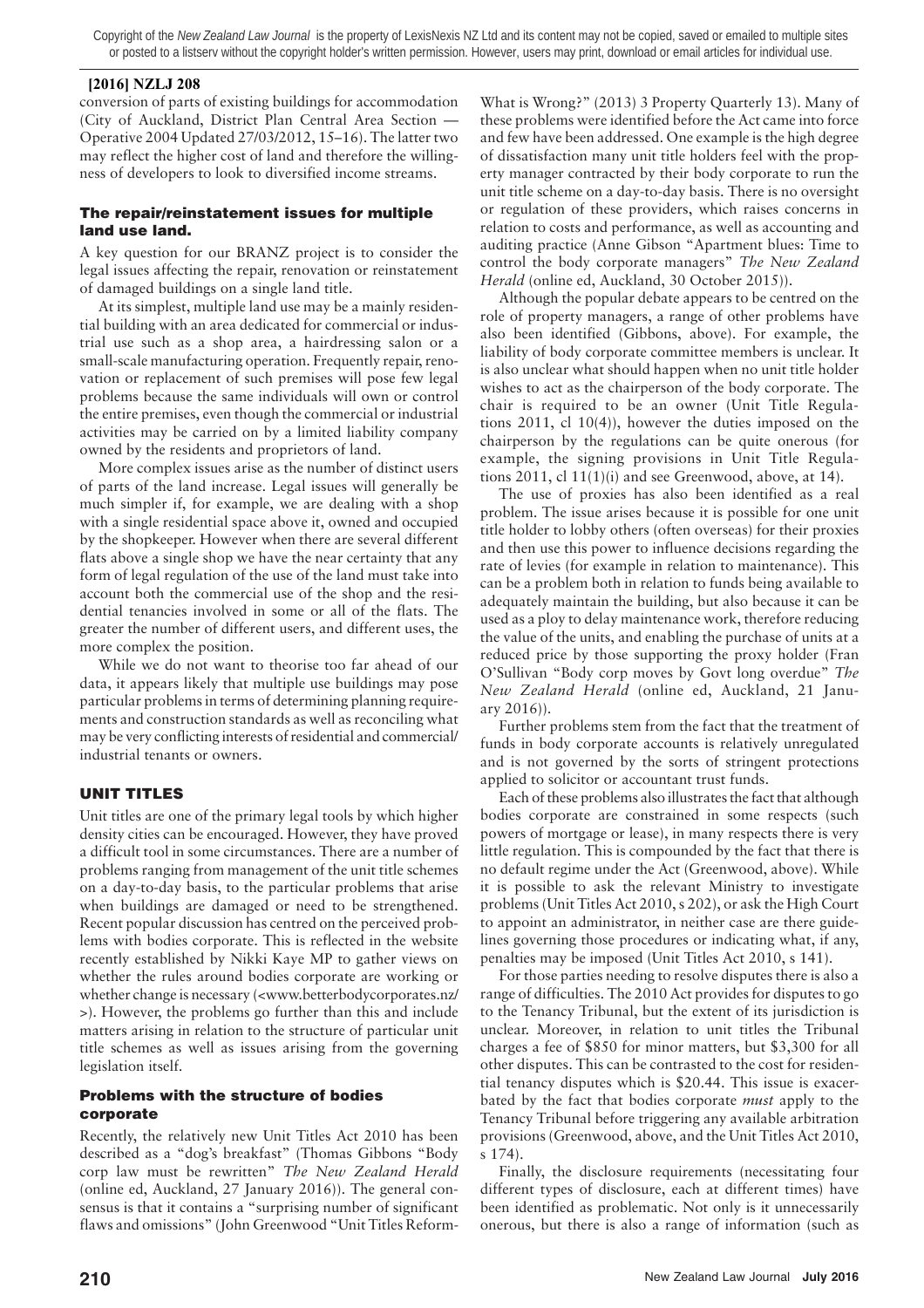#### **[2016] NZLJ 208**

body corporate insurance information, or weather tightness issues) which need only be disclosed if specifically requested (Greenwood, above, and the Unit Titles Act 2010, s 174).

Beyond these general problems there is also a range of particular problems that may have an impact on the desirability and successful operation of unit title schemes.

#### The power of the body corporate to carry out remediation work

The ability for bodies corporate to carry out remediation work has caused significant problems. This has been a particular issue in relation to leaky buildings, but is also a problem in the context of earthquake strengthening work. In relation to leaky buildings the difficulties stem, in part, from the fact that water does not respect such niceties as common or individual property. Repair or strengthening work can be costly and individual owners are often unable, or unwilling, to fund their share of the costs. In this context the response has been for the body corporate to apply to the High Court to settle a scheme under s 74 of the Unit Titles Act 2010. This provision allows the body corporate to be authorised to undertake all of the remedial work (including on individual units). Although this approach has been described as "supported by pragmatism" (Thomas Gibbons "Season of the Tisch: A Response to Rod Thomas (Schemes under the Unit Title Regime) (2012) 18 NZBLQ 147), the real difficulty here is that the wording of the legislation appears to limit s 74 schemes to situations where the buildings are damaged or destroyed to the extent that the development in its damaged state cannot continue (Rod Thomas "Schemes Following Destruction or Damage Under the New Zealand Unit Titles Regime" (2011) 17 NZBLQ 371). This is not necessarily the case in most leaky building situations. Although the courts seem happy to accept this approach at the moment, there is a risk this might change in the future.

In addition, this option is not open to bodies corporate seeking to undertake earthquake strengthening work. As there is no "damage" in these situations it is necessary to require owners to commit to an upgrade through a deed of settlement, or to rely on a special resolution of owners to raise the necessary funds (Greenwood, above). Both options are problematic where unit holders are unable or unwilling to participate.

#### Questions surrounding the ability of unit title holders to sue for negligence

Perhaps the most extensively litigated issue in relation to unit titles has been the question of whether it is possible for unit title holders to sue territorial authorities in negligence. While the Supreme Court has said that the owners of both individual and commercial unit titles can sue local councils for breach of a duty of care, the litigation is illustrative of the sorts of issues that can be caused by unit title developments and the difficulties of resolving them (see *North Shore City Council v Body Corporate 188529 (Sunset Terraces)* [2010] NZSC 158, [2011] 2 NZLR 289 and *Body Corporate No 207624 v North Shore City Council [Spencer on Byron]* [2012] NZSC 83, [2013] 2 NZLR 297). A practical sub-issue that has arisen is the appropriate mechanism for body corporates and individual unit owners to manage and settle claims (Dan Parker and Tim Rainey *NZLS CLE Ltd Seminar: Leaky Buildings* (New Zealand Law Society, Wellington, 2011) at 115).

#### Who suffers damage when the common property is injured and who is financially responsible for the cost of rectifying the damage?

A related issue is who suffers the injury when common property in a unit title is damaged. Although *Sunset Terraces* indicates that the body corporate has the right sue in respect of the damage, the Supreme Court appears to have left open the issue of who actually suffered the loss (the body corporate or the individual proprietors). The issue is further complicated by the different provisions in the Unit Titles Act 1972 and the Unit Titles Act 2010. The former specifies that the common property is owned by unit title owners in proportional shares as tenants in common (Unit Titles Act 1972, s 9(1)). The latter specifies that the common property is owned by the body corporate, but held beneficially for the individual unit title holders (Unit Titles Act 2010, s 54(1)). Presumably, it is the body corporate who suffers loss under either Act and is responsible for remedying the damage (Rod Thomas "Damage to Common Property in a Unit Title — Who Suffers the Loss?" in *The Leaky Building Crisis: Understanding the Issues* (Brookers Ltd, Wellington, 2011) 185). However, if this is not the case, each individual proprietor would have to prove the existence of a duty of care and the quantum of damages, which would impose a huge burden on individual unit title holders.

## USEFUL COMPARATORS AND POSSIBLE LAW REFORM

From our early research, it seems that issues and problems that arise in the implementation of green lease/building policies and other energy-efficient strategies which, in some cases, have resulted in effective law reform may be useful comparators for us, both in terms of the problems that arise with repairs, renovation and the like of multi-dwelling units on a single title and what might be the drivers for appropriate law reform.

Some of the literature we have collected is apposite.

## Individual or collective responsibility

In any multi-dwelling unit complex, the tension between individual and communal rights and responsibilities will always be evident. The discussion above is testament to this.

The interests of an individual will generally be driven by economic and lifestyle factors, and this can impact dramatically on the ability of a community of dwelling owners in a multi-dwelling complex to repair or rebuild the building or buildings. For instance, in terms of "going green", a home owner is more likely to "add energy efficient features if there are cost savings, installation is easy and/or convenient and the features provide greater comfort" (S Bond "Barriers and drivers to green buildings in Australia and New Zealand" (2011) 29 Journal of Property Investment & Finance 29(4/5) at 498). It has also been suggested that "adoption of environmentally friendly behaviours is greatest where it is convenient and where it does not require large investments of time or money" (Bond, above). In multiple-occupancy properties, an individual's economic/lifestyle interest must be balanced against general collective responsibility.

## **Barriers**

Some of the legal and practical barriers for implementing energy efficient upgrades largely mirror similar roadblocks for individual unit title owners and their body corporates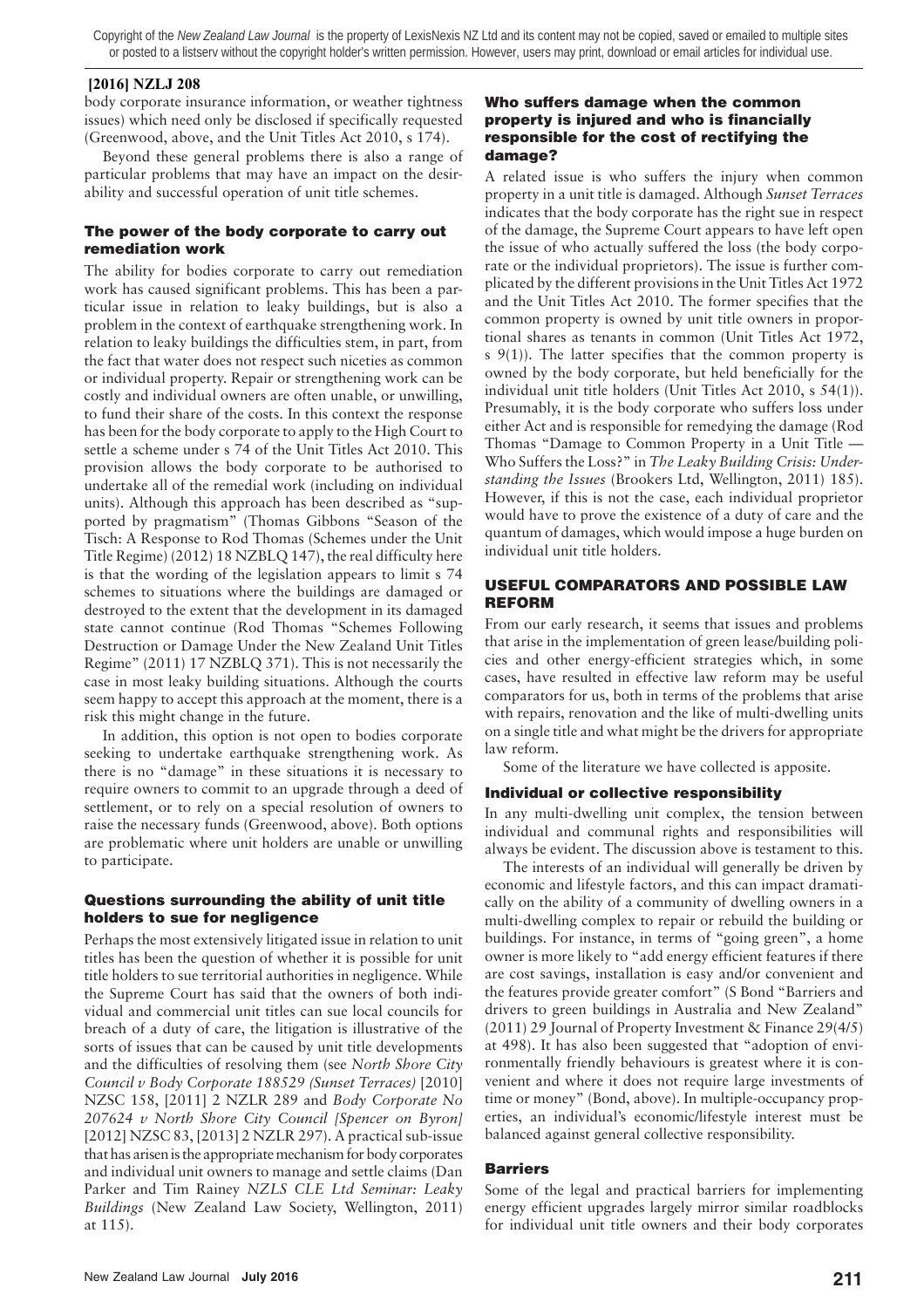## **[2016] NZLJ 208**

and, indeed, for the co-owners of a cross lease property. These have been usefully categorised by a number of academics. In terms of their relevance to our project, they comprise;

- contractual barriers (for example, an owner is limited to any work that is entirely within the flat and is not structural): S Bright "Future-proofing flats: overcoming legal barriers to energy improvements in private flats" Workshop Report, London, 17 March 2015; M Hinnells, S Bright, A Langley, L Woodford, P Schieller, T Bosteels "The greening of commercial leases" (2008) 26 Journal of Property Investment and Finance 541–551; A Langley, V Stevenson, "Incorporating Environmental Best Practice into Commercial Tenant Lease Agreements: Good Practice Guide – Part 2" (2007) Welsh School of Architecture, Cardiff;
- conservation area barriers (planning constraints and compliance with a relevant building code): M Dowson, A Poole, D Harrison, G Susman "Domestic UK retrofit challenge: barriers, incentives and current performance leading into the Green Deal" (2012) Energy Policy 50 294;
- conflicting incentives (for example, where one party makes an investment decision and the other shoulders the financial responsibility): G C Bain "Promoting Energy Efficiency Retrofits for Multiple Unit Residential Buildings: a review of the effectiveness of alternate approaches" University of Victoria, July 2015; N Peretz "Growing the energy efficiency market through thirdparty financing" Energy Law Journal 30 377;
- consent barriers (one party requires the consent of the other to do repairs and when is that consent unreasonably withheld): Bright, above;
- consensus barriers (the necessity for either unanimous or a significant majority in multiple-occupancy properties before works can be undertaken): Bright, above; Bain, above; and
- the "hassle" factor (Dawson et al, above) which might include:
	- buildings "hard to treat";
	- "block title" complexity (in other words, mixed use);
	- identifying the relevant parties;
	- costs (for example instructing lawyers, agents, or mortgagees, and Land Registry costs): Bright, above;
	- differing motivations and degrees of understanding within condominium ownership groups: Bain, above, citing S Rezessy, P Bertoldi "Financing energy efficiency: forging the link between financing and project implementation" (2010) <www.europa.eu/energy/ efficiency/doc/financing\_energy\_efficiency.pdf>;
	- financial barriers such as lack of appropriate financing bodies, high transaction costs, and overall economic conditions: Bain, above, citing Rezessy et al;
	- the mix of individual and collective forms of ownership inherent in unit titles which inhibits participation in the management of the buildings (and requirements around voting): Bain, above, citing Rezessy et al;
	- the varying degrees of understanding, due to the makeup, background and financial means, regarding the costs and benefits within the group of owners: Bain, above, citing Rezessy et al.

In terms of collating and assessing what problems exist across the various types of multi-dwelling units on a single title, the list above is very helpful. And, as one commentator suggests, identifying the barriers may assist any government in terms of necessary law reform (Bain, above).

## Government-led initiatives

The end point of our project is to explore possible law reform. In much of the writing about energy-efficient initiatives, it is clear that input from the relevant government is crucial.

Parallels with the energy-efficient paradigm are helpful. There has been some buy-in from governments world-wide in terms of the implementation of green lease directives and environmentally sustainable practices (see, for instance, the National Green Leasing Policy, Ministerial Council on Energy & the Australasian Procurement and Construction Council, Australia; Björn Ástmarsson, Per Anker Jensen and Esmir Maslesa "Sustainable Renovation of Residential Buildings and the Landlord/Tenant Dilemma" (2013) Energy Policy 63 355–362).On the other hand, other governments have failed to address the issue or have significantly modified a robust proposal (there has been minimal government intervention in Canada and the Green Deal in the United Kingdom was abandoned by the United Kingdom government due to lack of support). As we investigate various jurisdictions, we will be looking for various strategies that were employed to spark political interest. It is interesting to note our own Government's response to the energy-efficient debate. It has addressed its commitment through such vehicles as the enactment of the Resource Management Act 1991, EnergyWise packages of incentives such as insulation and green heating and other programmes. Moreover, in the aftermath of the Canterbury earthquakes, the Energy Efficiency and Conservation Authority (EECA) performed remarkably well with a number of initiatives (see, for instance, design advice for commercial buildings, supporting the Christchurch Agency for Energy to commission feasibility studies to evaluate the potential of a district energy scheme, improving efficiency of homes during the recovery, commissioning a review of viable more energy efficient and cleaner alternative public transport for New Zealand cities, and the Chimney Replacement Programme). In its broadest sense, the aim of our research is to help create a more efficient, cost-effective and user-friendly use of urban land for multiple dwellings, and mixed commercial/ residential uses. Politically, this seems to pair well with any energy-efficient programmes. Both lead to more sustainable, and therefore, more liveable, cities.

## Law reform

Potential law reform possibilities have been noted above with regard to retirement villages and unit titles. Space precludes describing the numerous problems with cross leases. These will be investigated fully in our report.

In 1999, the New Zealand Law Commission released its report, *Shared Ownership of Land* (NZLC R59, 1999). In 2005, the Department of Building and Housing in consultation with the Ministry of Justice and Land Information New Zealand included some of the Commission's recommendations relating to unit title developments in the Unit Titles Act 2010. No response was made with respect to cross leases. The Report made a number of recommendations that included

*Continued on page 235*